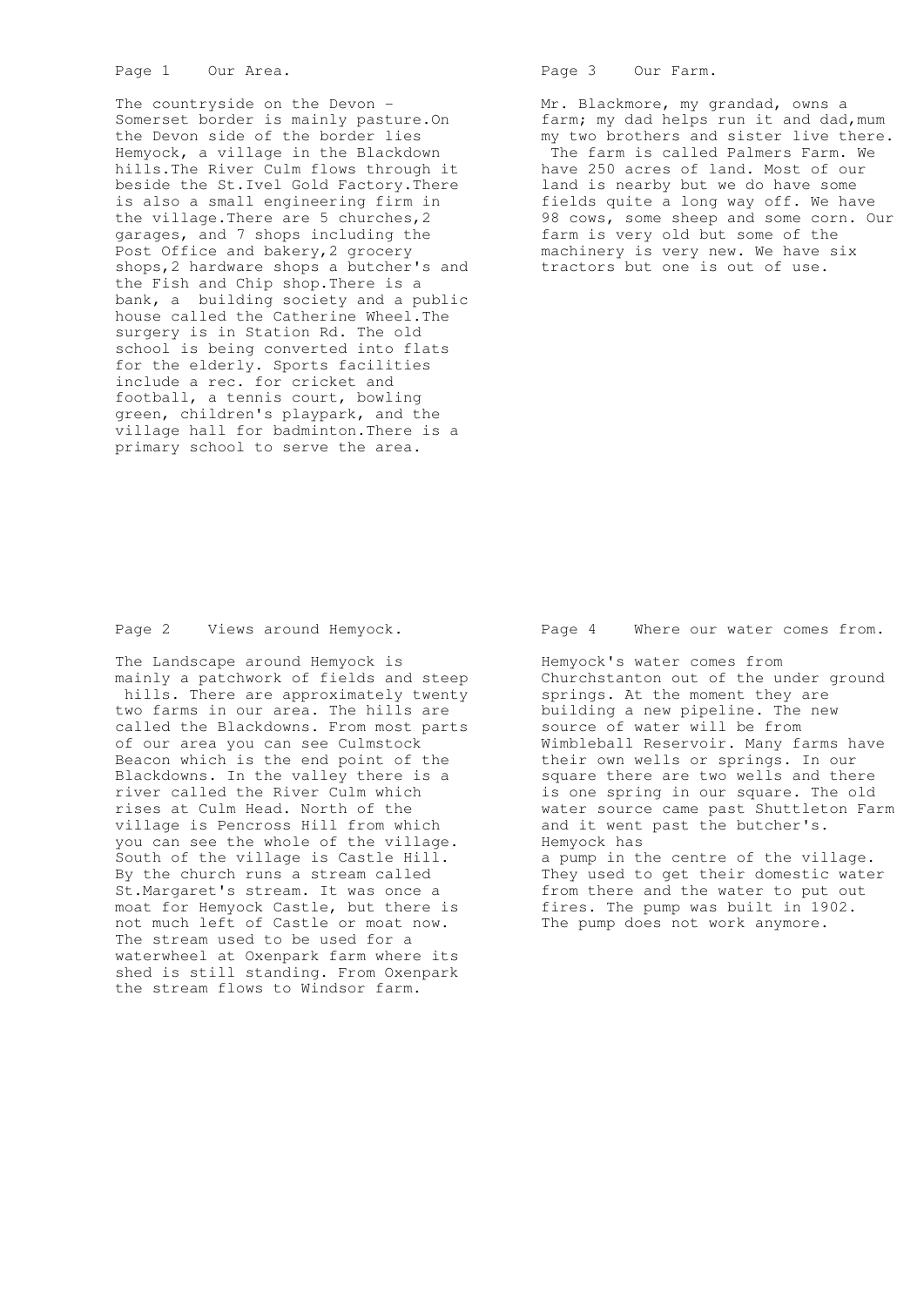There are no major roads in the area of this survey. The roads are all unclassified and serve the village of Hemyock. There are four routes in and out of the village. The most used route leads west from the village, following the valley of the River Culm to Culmstock. This route leads to Exeter and Tiverton. In the other direction the road leaves the village to the north leading to Wellington and Taunton and is called Station Road. There are three other routes out of the village. Two of these head south from the village, joining about a mile from the village and leading to Honiton. Culmbridge Road leads to Clayhidon, Churchinford, Bishops Wood and eventually to Illminster. Between these roads there are many minor roads, some single track, connecting settlements within the area.

Page 7 Clubs

 There are many clubs around Hemyock. The football club has existed for years. They play on the Recreation ground in yellow and black. The Tennis club has only one hard court and that is by the Recreation ground. The Badminton club meets every Wednesday at the village hall. The snooker club is next to the Recreation ground in one of the old school classrooms. It is for over 14's. The Bowls club is next to the Recreation ground as well. It is being decorated at the moment. The Gardening club has shows twice a year and is run by Mr K Wakeling. Other clubs include the Ringers, Young farmers, Over 60's, Conservation group, Keep fit, Clayhidon history group, Mother's Union, W.I. and Playgroup.

# Page 6 Entertainment.

 Entertainment is provided by members of the village who organise dances, talks, musicals and shows. Hemyock singers meet regularly and from time to time perform stage shows and concerts. To see professional theatre you have to go to Taunton or Wellington in Somerset, or Tiverton or Exeter in Devon .The school puts on plays and concerts during the year which parents and their friends can come to watch in the school.The village hall is used for most presentions as it has a stage and is the largest hall. The methodist church and the parish church both have small halls. Each year, in September, a carnival is

 held when villagers decorate floats and dress up for a parade through the village, followed by a dance.

### Page 8 Health Services

 In Hemyock there is a surgery that is open from 9.00 am to 12.00 noon and 2.30 pm to 5.30 pm on Mondays to Fridays.On Saturdays it is only open for emergencies from 9.00 am to 12.00 noon.On Sundays it is shut all day. There are four doctors.They are Dr. Meads,Dr.Griffin,Dr.McLintock and Dr. Wells.The nurse is Nurse Brown. Nurse Brown carries out jobs like dressing wounds and taking blood pressures. There is also a dispensery which provides medicine on prescription. There are four dispensers working at different times. Mrs. Etherington is the health visitor.She visits mums with young children and does things to help them.Mrs.Woodgate and Mrs. Matthews are the reseptionists. The surgery was opened on 13th March 1982 by Kenneth Clarke, now the Minister of Health.It was built by D.W.Hart & Son.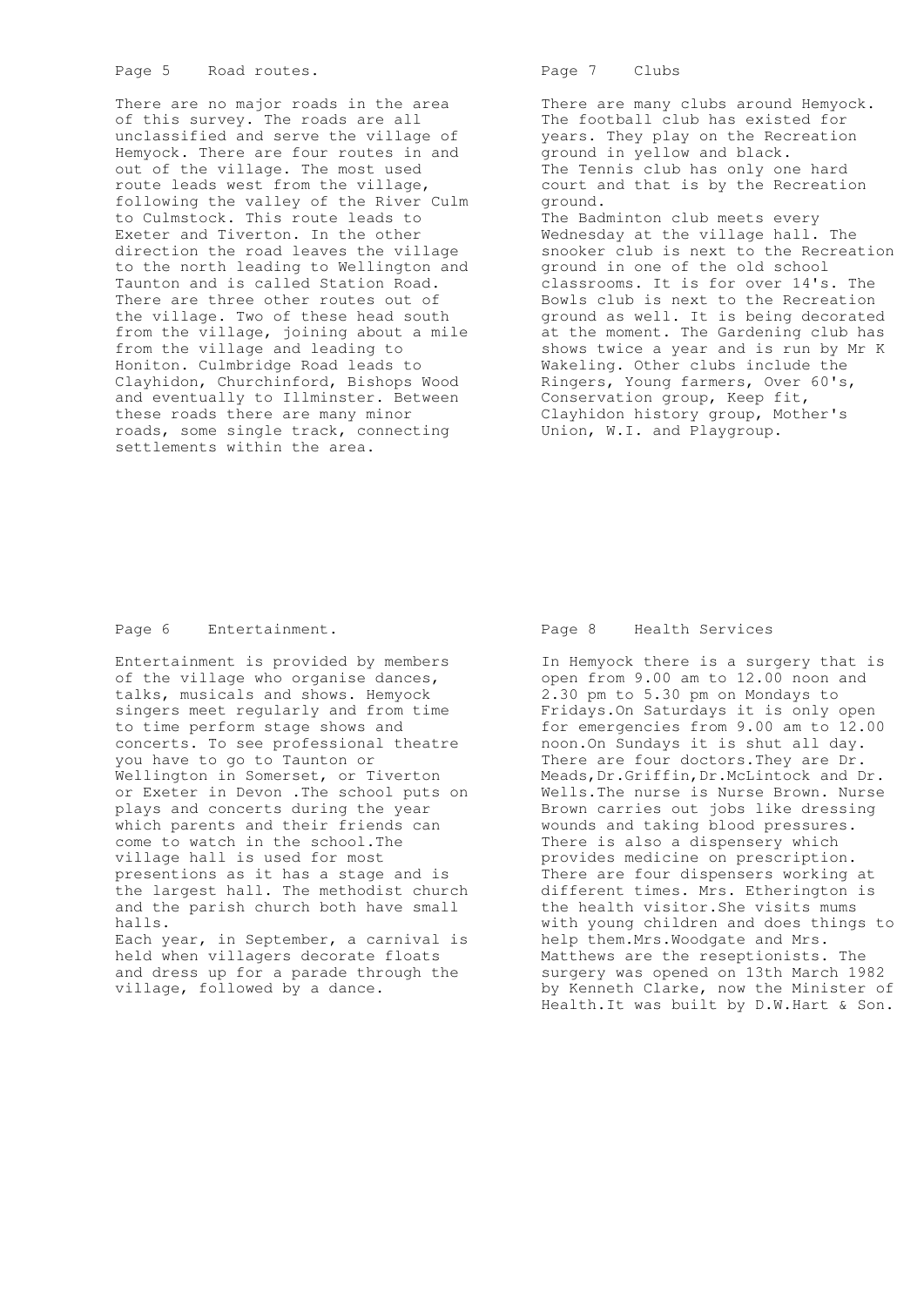Page 9 Baptist and Parish Churches.

 In Hemyock there are five churches. There is St.Mary's church of England next to the castle.Its present Rector is Rev.A.Grosse who came in 1973.The church seats about four\_hundred people it has a fairly low tower with a clock on the south side. There are six bells in the tower.The church has two services most Sundays and the average congregation is eighty people.There is also a Baptist chapel.It is a high stone building at the junction of Station Road and Fore Street.It is probably the highest building in Hemyock except for the church and factory.It has a burial ground around the back where many members are buried.The chapel has a house where the minster lives.It is called "The Manse" in Station Road.They have two meetings on a Sunday,attended by about 40 people.

Page 11 Where to buy things.

 The general stores in Hemyock are Mace, Harrisons and the Post Office store which is also Hemyock's only Post Office. The fish and chip shop has only just started and Mrs.Longford(the owner) also sells a few cakes. The butchers get their meat from Lloyd Maunder at Willand and C.H.Baker at Honiton. The hairdressers is owned by Mrs.Jones and called Peggy Ann.There is an average of 25 customers a day. Trading takes place at the village hall once a month and everything is sold from books to cakes. A hardware shop has recently opened in Station Road.

# Page 10 Trade In Hemyock.

 The shops in Hemyock are:the Post Office which is at the top of Station Road and is owned by Mrs.Sanders,the Mace shop which is at the bottom of High Street and is owned by Mr.and Mrs.Hodgett,and a V.G. general store owned by Mr.and Mrs.Harrison in Station Road.We have two garages in Hemyock one on Culmstock Road owned by Mr.and Mrs. Moore who sell car parts, sweets,hire videos and more,and one in Station Road owned by Mr.Graham who sells petrol,bikes and bikeparts.The pub is called the Catherine Wheel and is owned by Mr.and Mrs.Root.The butchers shop is owned by Mr.and Mrs.Jackson.The hairdressers shop is owned by Mrs.Jones.The fish and chip shop is owned by Mrs.Longford.It has not been here long.In our area there are lots of different builders, carpenters and electritians.

### Page 12 Other Churches.

 Hemyock has a Methodist chapel which is tucked in between house's in the High Street.It was built in 1838. It is part of a Wellington circuit and has one meeting on a Sunday at which the congregation is about 10 people. The Roman Catholic church is in Station Road.It is a small timber framed building which was built in 1939.It hold's one service a week on Sunday mornings with an average of 35 people.It is the only Roman Catholic church in this part of the Culm Valley.There is also a Community Church group which meets in the Parish hall each Sunday morning.The leaders are Mr.P.Partridge and Mr.M. Bendle. They also meet in smaller house groups during the week. About 80 people attend their Sunday meetings.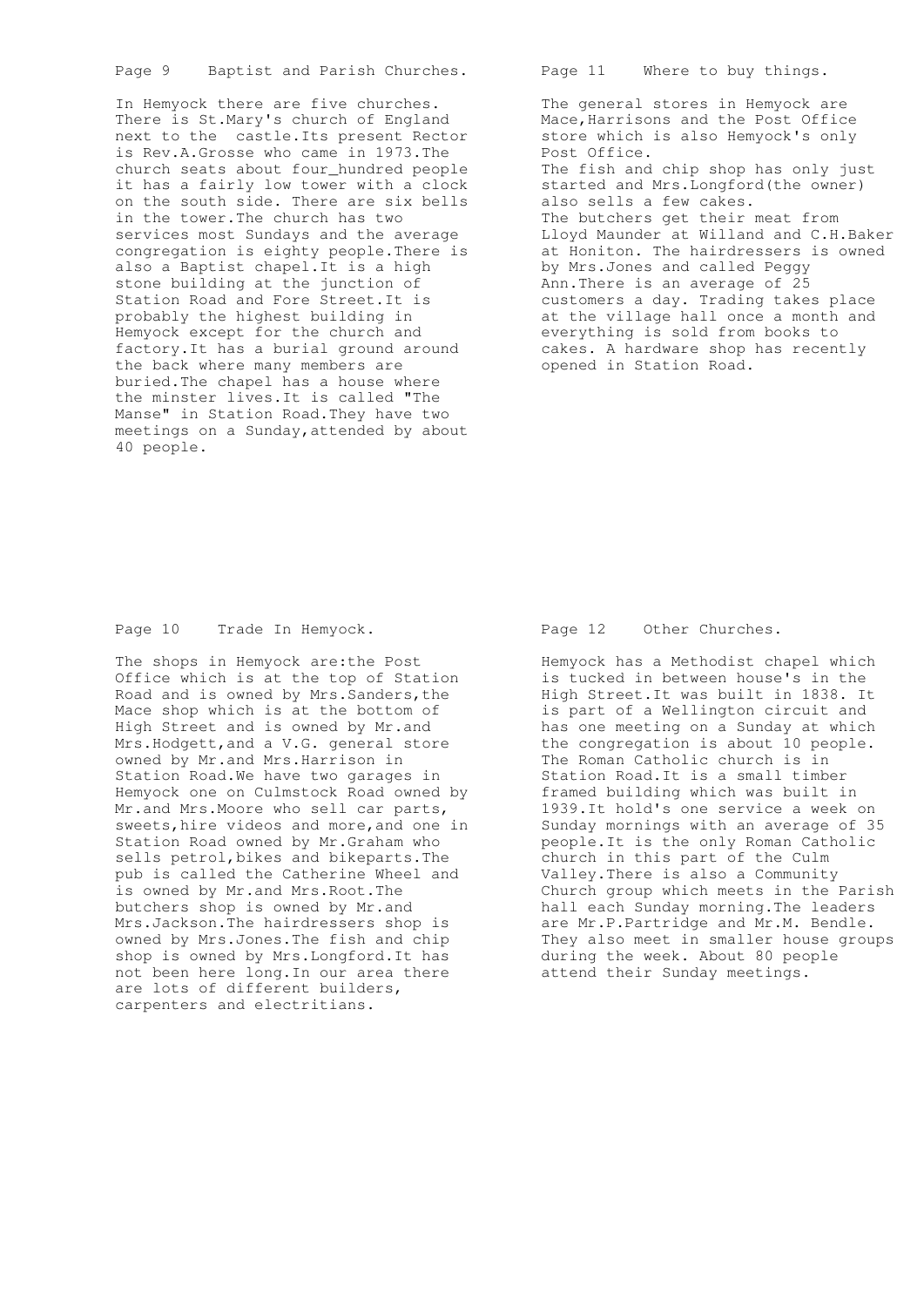## Page 13 The milk factory

 The factory produces St. Ivel Gold, a low fat dairy spread. About one hundred million cartons a year are produced, but soon production will rise to two hundred million cartons a year, one hundred million more because of an extension taking place. For the extra work they will only have twenty more people. That will make the total number of workers two hundred and twenty one. It will cost seven million pounds. Inside the factory people have to wear special clothes such as hairnets, overalls, hat and boots. There is an eletricial work-shop and a new canteen being built. The employees work on twelve hour shifts. There are thirty eight lorries coming and going a day. A crossing patrol for the school is sponserd by the factory.

Page 15 Housing.

 There are several main roads in Hemyock,each one with some houses in it. The road with the most houses in it is Station Road with approximately sixty houses. Then there is Culmstock Road with roughly twenty houses along it. The other roads have between five and twenty houses along them. All of these houses are privately owned, but the houses on the Eastlands estate are all council houses. The other estates are called Castle Park, Prowses, Churchills and Hollingarth Way (which is not yet completed). The houses in Hemyock are of different types. Some are detatched, some semi-detatched some are bungalows, some terraced and some flats. Most of the flats in Hemyock are on the estate called Churchills.

Page 14 Nature around Hemyock.

 There is a variety of natural history in the area. There are three conservation areas called Hemyock,Shuttleton and Lickham commons.The old spelling for Lickham is Lakeculm. Birds seen at Hemyock common include owls, kestrels, buzzards, sparrow hawks, hobby hawks as well as other common birds. Mammals that have been seen include rabbits, mice, grey squirrels, foxes, badgers and roe deer. Amphibians and reptiles include toads, frogs, slow worms, grass snakes and adders. If you go for a walk you might find some wild flowers that include primroses, campions, dead nettles, cowslips and dog rose.

Page 16 Builders.

 There are six local builders in Hemyock and my dad is one of them . My dad's name is Martain R. Pring and he does things like building , carpentry, decorating,D.I.Y.. He is also a funeral director. The other builders are D.W.Hart & Son, builder, plumber, electrician and decorator; C.R.Ayres, builder, electrical contractor, plumber and engineer; J.Hart & Son, builder, plumber, electrician and carpenter; R.A.Doble, small building jobs, decorating, plumbing and repair jobs; Denis Bale and Percy Salter, general building work.